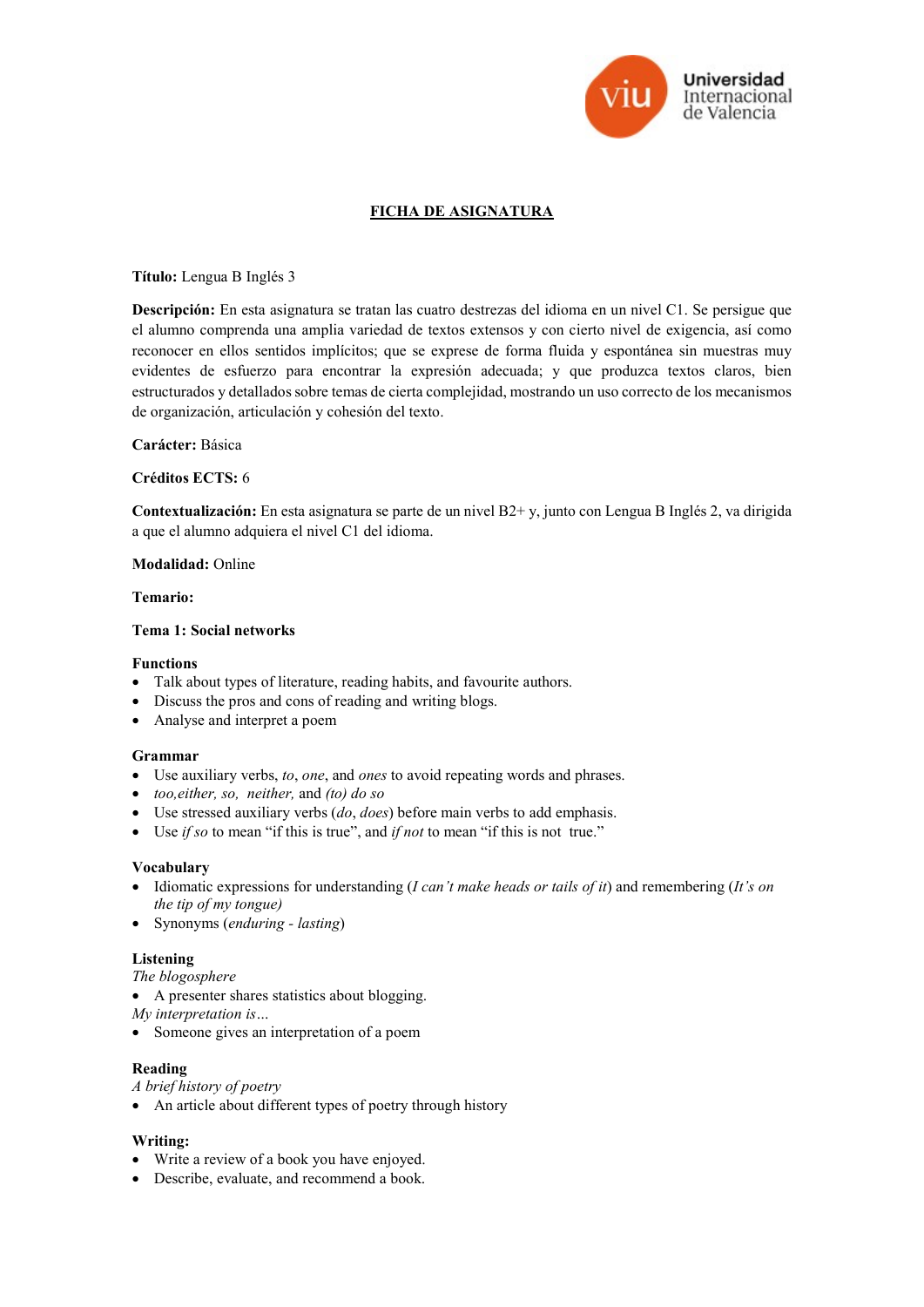

- Coordinate adjectives.
- Avoid errors with yet.

## Tema 2: Technology

#### Functions

- Talk about technology and its impact on your life.
- Discuss the issue of privacy vs. security.
- Evaluate the pros and cons of modern conveniences.
- Discuss technology and its impact on your life.
- Discuss the issue of privacy vs. security.
- Discuss how you respond to new technologies.

## Grammar

- Add information to nouns with different types of expressions.
- Use two-part conjunctions like either . . . or to combine ideas

#### Vocabulary

- Compound adjectives to describe technology (high-speed, energy-efficient)
- Suffixes (innovation, radical)
- Use adverbs like predictably and apparently to express what you predict, expect, etc.

#### Listening

Privacy or convenience?

Two friends discuss privacy and fingerprinting.

How do you multitask?

• Three conversations about multitasking

#### Reading

As technology changes, so do adoption life cycles.

An article about the willingness of consumers to invest in new technology

## Writing

- Write a report about Internet use.
- Describe graphs, charts, and tables.
- Describe and compare statistics.
- Avoid errors with as can be seen, etc.

## Tema 3: Society

#### Functions

- Talk about different social pressures that you and others face.
- Discuss the challenges of starting college and other new experiences.
- Discuss how children put pressure on parents.
- Evaluate gender differences in language.

#### Grammar

- Use participle clauses to link events and add information about time or reason.
- Add emphasis with so . . . that, such . . . that, even, and only.

#### Vocabulary

- Expressions with take (take advantage of, take credit for )
- Synonyms (often– frequently; show reveal
- Express a contrasting view with expressions like having said that and then again.
- Use even so and even then to introduce a contrasting idea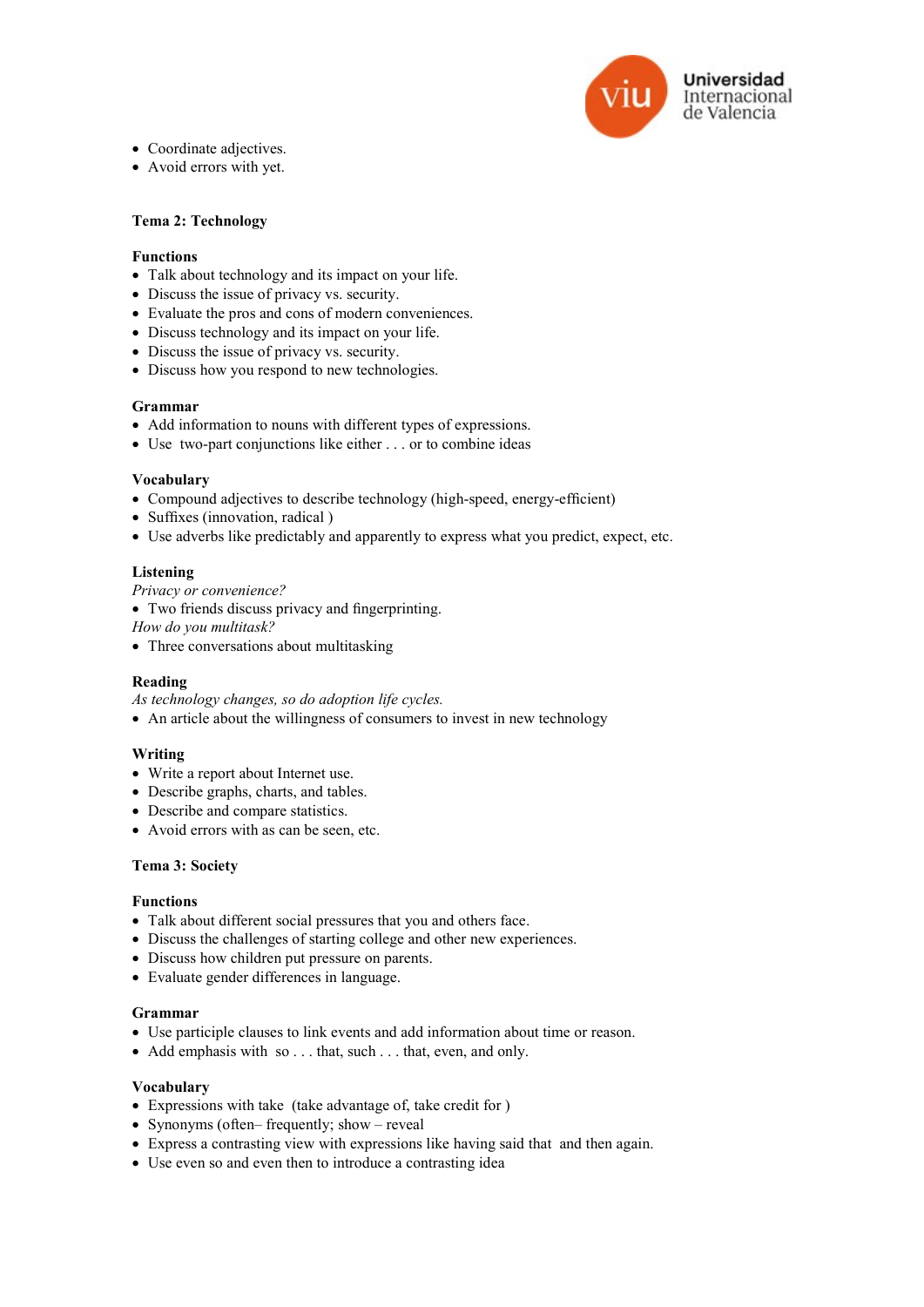

# Listening

It's an issue  $\ldots$ 

Two people discuss the challenges when kids become more independent.

Language and gender

A professor introduces a course on language and gender.

# Reading

Spring semester courses in Language and Society

Course outlines of classes about language and society

# Writing

- Write an evaluation of a course.
- Plan and write an evaluative report.
- Express results in writing.
- Avoid errors with therefore.

## Tema 4: Amazing World

## Functions

- Talk about the natural world.
- Present information about a member of the animal kingdom.
- Consider the impact that humans have on nature.

## Grammar

- Use future perfect forms to talk about the past in the future.
- Use prepositions and prepositional phrases to combine ideas.

## Vocabulary

- Expressions to describe the behaviour of wildlife (hibernate, predator)
- Suffixes with –able (remarkable, valuable)

## Listening

The Antarctic

An expert answers questions about Antarctica.

The genius of the natural world

A presenter shares ideas about how biomimicry could solve problems.

## Reading

How nature inspires science  $-a$  look at some notable inventions

An article about how nature inspires innovation

## Writing

- Write a persuasive essay about an environmental concern.
- Use academic prepositions and impersonal one.
- Avoid errors with upon.

## Tema 5: Progress

# Functions

- Talk about inventions, progress, and human achievements.
- Evaluate the motivation of people who are driven to perform dangerous feats.
- Discuss the pros and cons of research.
- Discuss inventions and innovations.

## Grammar

- Use adverbs with continuous and perfect forms of the passive.
	- Use past modals with the passive.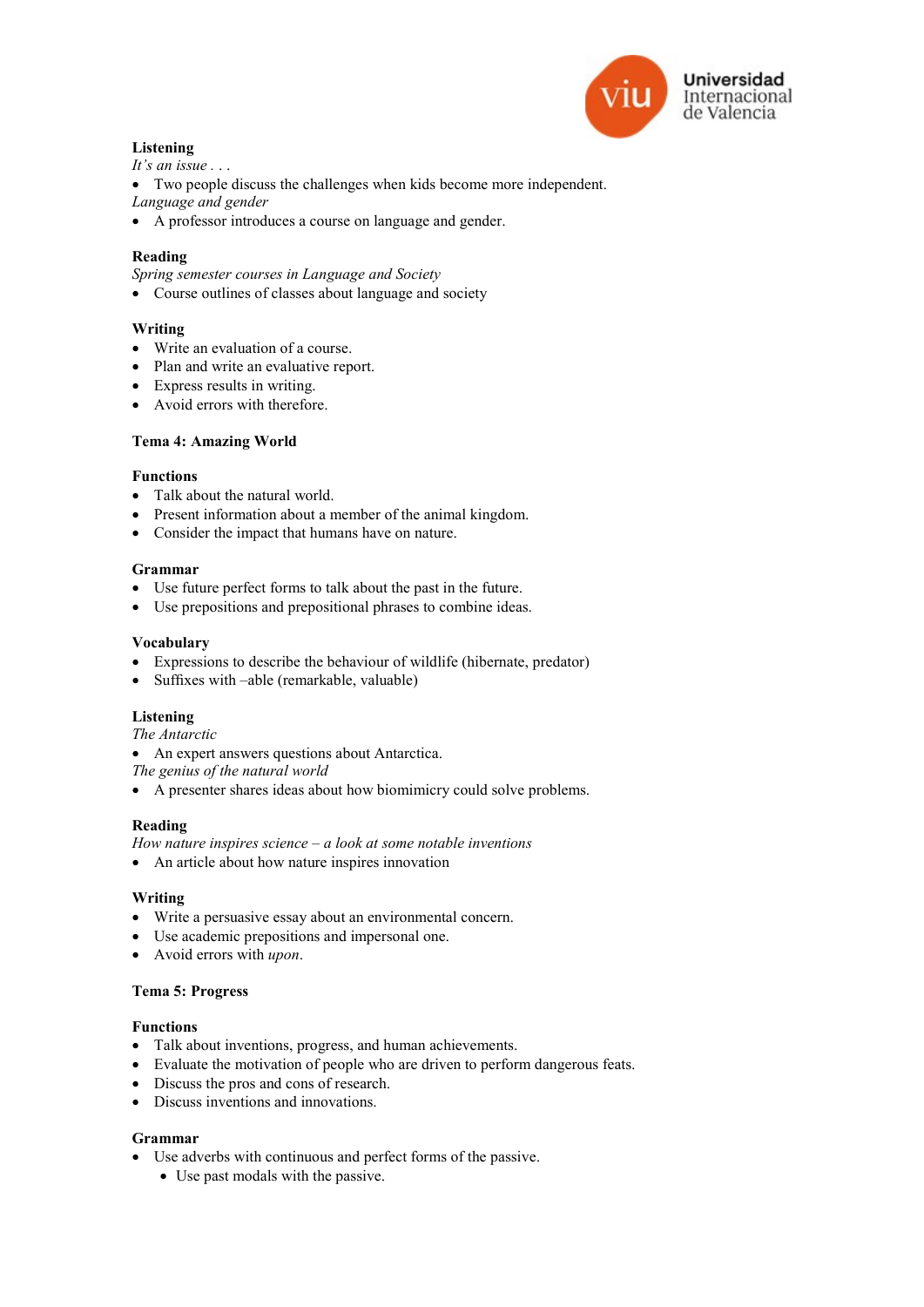

## Vocabulary

- More formal adjectives (obsolete, portable)
- Adjectives into nouns (convenient convenience; easy ease)

# Listening

Kristen Ulmer – a world-class extreme skier

- A reporter relates her conversation with Kristen Ulmer.
- What's the point of research?
- Two people discuss the benefits and drawbacks of research.

## Reading

- Invention: inspired thinking or accidental discovery?
- An article about how inventions come about

## Writing

- Write an opinion essay about technological progress.
- Compare and contrast arguments.
- Use it clauses + passive to say what people think.
- Avoid errors with affect and effect.

# Tema 6: Business studies

## Function

- Talk about business and retail.
- Consider the motivations behind shopping habits.
- Evaluate the benefits of online and instore shopping.
- Present the advantages of big business and small business.

## Grammar

- Use relative clauses that begin with pronouns or prepositions.
- Use some, any, other, others, and another to refer to people and things.

## Vocabulary

- Verbs that mean attract and deter (entice, discourage)
- Adjectives (malicious, vulnerable)

## Listening

Too good to be true?

Four consumer experts talk about special promotions.

The top threats

A business expert discusses the risks of running a business.

## Reading

- Data leakage Are you protected?
- An article about keeping a business's information secure

## Writing

- Write a report on data security.
- Use modals to avoid being too assertive and to make recommendations.
- Use expressions to describe cause (This may be the result of  $\dots$  ).
- Avoid errors with *can* and *could*.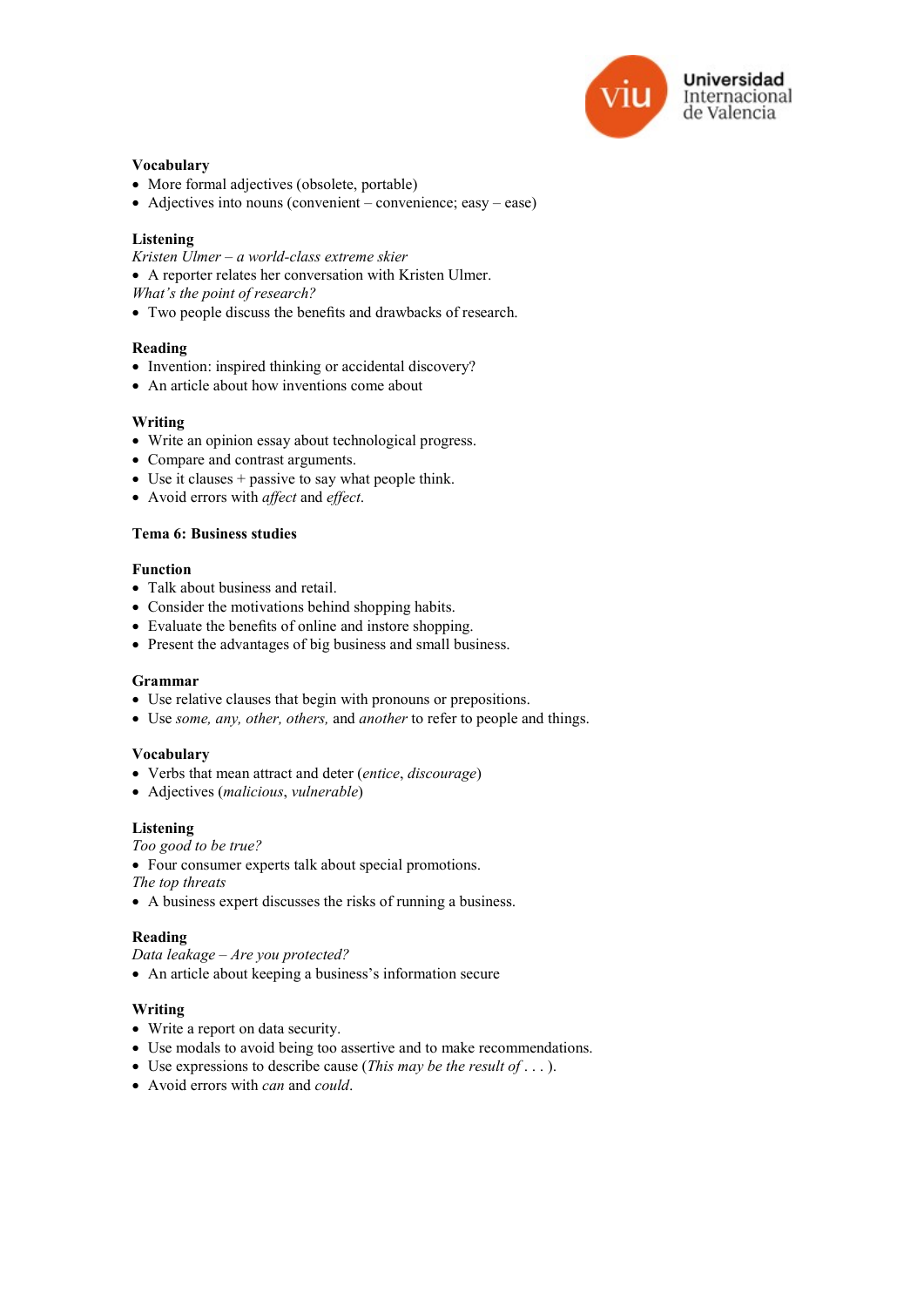

## Competencias:

CG1 - Que los estudiantes sean capaces de integrar conocimientos para formular juicios a partir de una información en sus lenguas de trabajo (A, B y C) y campo de especialidad (traducción científico-técnica, audiovisual, económica o jurídica), incluyendo reflexiones sobre las responsabilidades sociales y éticas

CG2 - Que los estudiantes sepan aplicar los conocimientos adquiridos a contextos multidisciplinares relacionados con los estudios de Traducción e Interpretación

CG3 - Que los estudiantes sean capaces de comunicar, de un modo claro y sin ambigüedades, sus conclusiones, los conocimientos y razones últimas que las sustentan en el marco de los estudios de Traducción e Interpretación.

CG4 - Que los estudiantes sean capaces de traducir textos en otra lengua al nivel requerido teniendo en cuenta su contexto social y su finalidad, no solo en el ámbito académico sino también en el marco profesional de la Traducción y la Interpretación.

CG5 - Que los estudiantes sean capaces de abordar las diferentes materias de estudio en el ámbito de la Traducción y la Interpretación de un modo que habrá de ser en gran medida autodirigido o autónomo.

CG6 - Que los estudiantes sean capaces de aplicar los conocimientos a la práctica, para utilizar los conocimientos adquiridos en el ámbito académico en situaciones lo más parecidas posibles a la realidad de la profesión del traductor o intérprete.

CB1 - Que los estudiantes hayan demostrado poseer y comprender conocimientos en un área de estudio que parte de la base de la educación secundaria general, y se suele encontrar a un nivel que, si bien se apoya en libros de texto avanzados, incluye también algunos aspectos que implican conocimientos procedentes de la vanguardia de su campo de estudio.

CB2 - Que los estudiantes sepan aplicar sus conocimientos a su trabajo o vocación de una forma profesional y posean las competencias que suelen demostrarse por medio de la elaboración y defensa de argumentos y la resolución de problemas dentro de su área de estudio.

CB3 - Que los estudiantes tengan la capacidad de reunir e interpretar datos relevantes (normalmente dentro de su área de estudio) para emitir juicios que incluyan una reflexión sobre temas relevantes de índole social, científica o ética.

CB4 - Que los estudiantes puedan transmitir información, ideas, problemas y soluciones a un público tanto especializado como no especializado.

CB5 - Que los estudiantes hayan desarrollado aquellas habilidades de aprendizaje necesarias para emprender estudios posteriores con un alto grado de autonomía.

# Competencias específicas:

CE8 - Comprender una amplia variedad de textos extensos con cierto nivel de exigencia en su Lengua B, en el nivel C1 del MCER.

CE9 - Expresarse de manera fluida sin muestras muy evidentes de esfuerzo para encontrar la expresión adecuada en su Lengua B, en el nivel C1 del MCER.

CE10 - Hacer un uso flexible del idioma para diferentes fines, en su Lengua B, en el nivel C1 del MCER.

CE11 - Producir textos claros, bien estructurados y detallados sobre temas de cierta complejidad, mostrando un uso correcto de los mecanismos de organización, articulación y cohesión del texto, en su Lengua B, en el nivel C1 del MCER.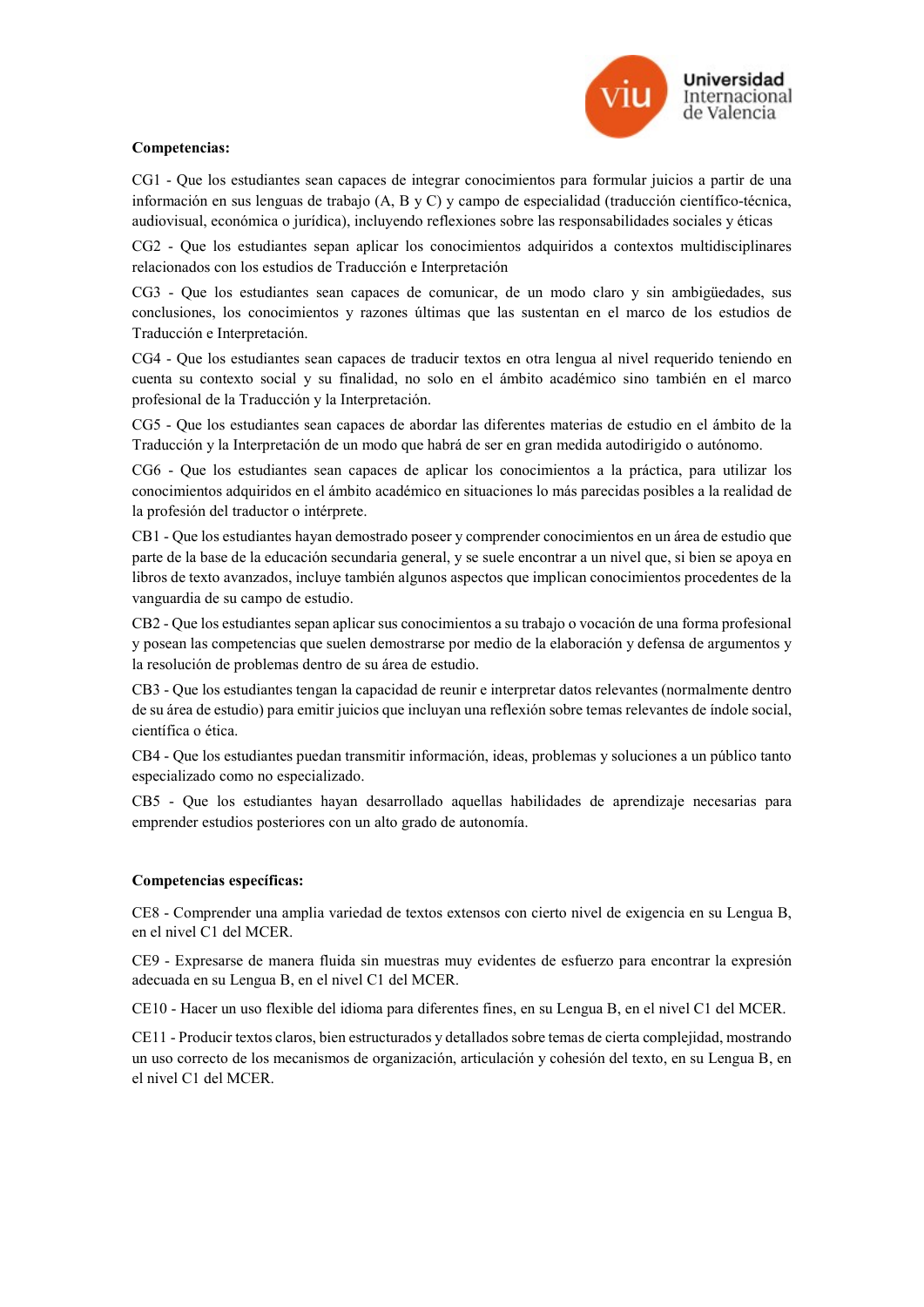

## Actividades Formativas:

| <b>Actividad Formativa</b> | <b>Horas</b> | Presencialidad |
|----------------------------|--------------|----------------|
| Clases expositivas         | 15           |                |
| Clases prácticas           | 15           |                |
| Tutorías                   | 20           |                |
| Trabajo autónomo           | 100          |                |

#### Metodologías docentes:

Clases teóricas impartidas sincrónicamente como lecciones magistrales o exposiciones, en las que además de presentar el contenido de la asignatura, se explican los conceptos fundamentales y se desarrolla el contenido teórico.

Clases prácticas donde se trabajarán una colección de tareas que el alumnado llevará a cabo de forma síncrona a lo largo de toda la asignatura, entre las que podemos encontrar: análisis de casos, resolución de problemas, comentarios críticos de textos, análisis de lecturas, etc.

Tutorías periódicas entre el profesorado y el alumnado para la resolución de dudas, orientación, supervisión, etc. Hay tutorías síncronas y asíncronas.

Trabajo individual o grupal, que puede ser síncrono o asíncrono, para la adquisición de competencias, consistente, según proceda, en búsqueda de bibliografía y documentación y análisis de las mismas, reflexión sobre problemas planteados en la plataforma, resolución de actividades propuestas en la plataforma, elaboración de materiales de estudio, así como trabajo colaborativo basado en principios constructivistas.

## Sistema de Evaluación:

| Sistemas de evaluación  | Ponderación mínima | Ponderación máxima |
|-------------------------|--------------------|--------------------|
| Evaluación continua     |                    | 60.0               |
| Examen final presencial |                    | 40.0               |

Normativa específica: Para cursar la asignatura Lengua B. Inglés 3 será necesario haber aprobado Lengua B. Inglés 2.

# Bibliografía:

# Coursebook

McCarthy, M., McCarten, J., Sandiford, H. (2014) Viewpoint 1. Cambridge University Press

## Vocabulary

- www.dictionary.cambridge.org
- www.ozdic.com (collocations dictionary)
- www.lextutor.ca (multi-lingual concordancer)
- www.vocabulary.com
- www.quizlet.com
- www.memrise.com
- McCarthy, M., O'Dell, F., (1997) English Vocabulary in Use  $(9<sup>th</sup>$  ed.).
- Cambridge University Press